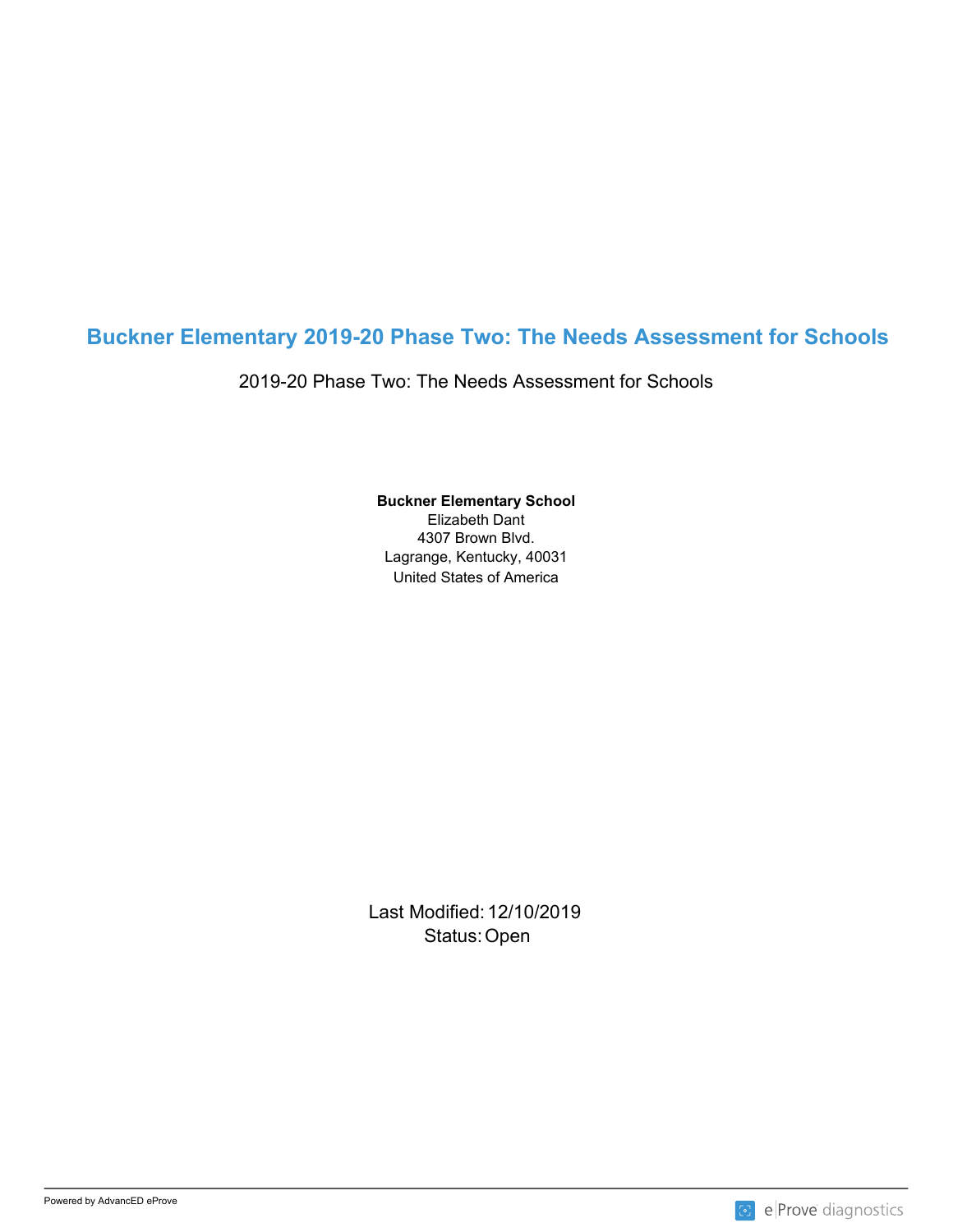# **TABLE OF CONTENTS**

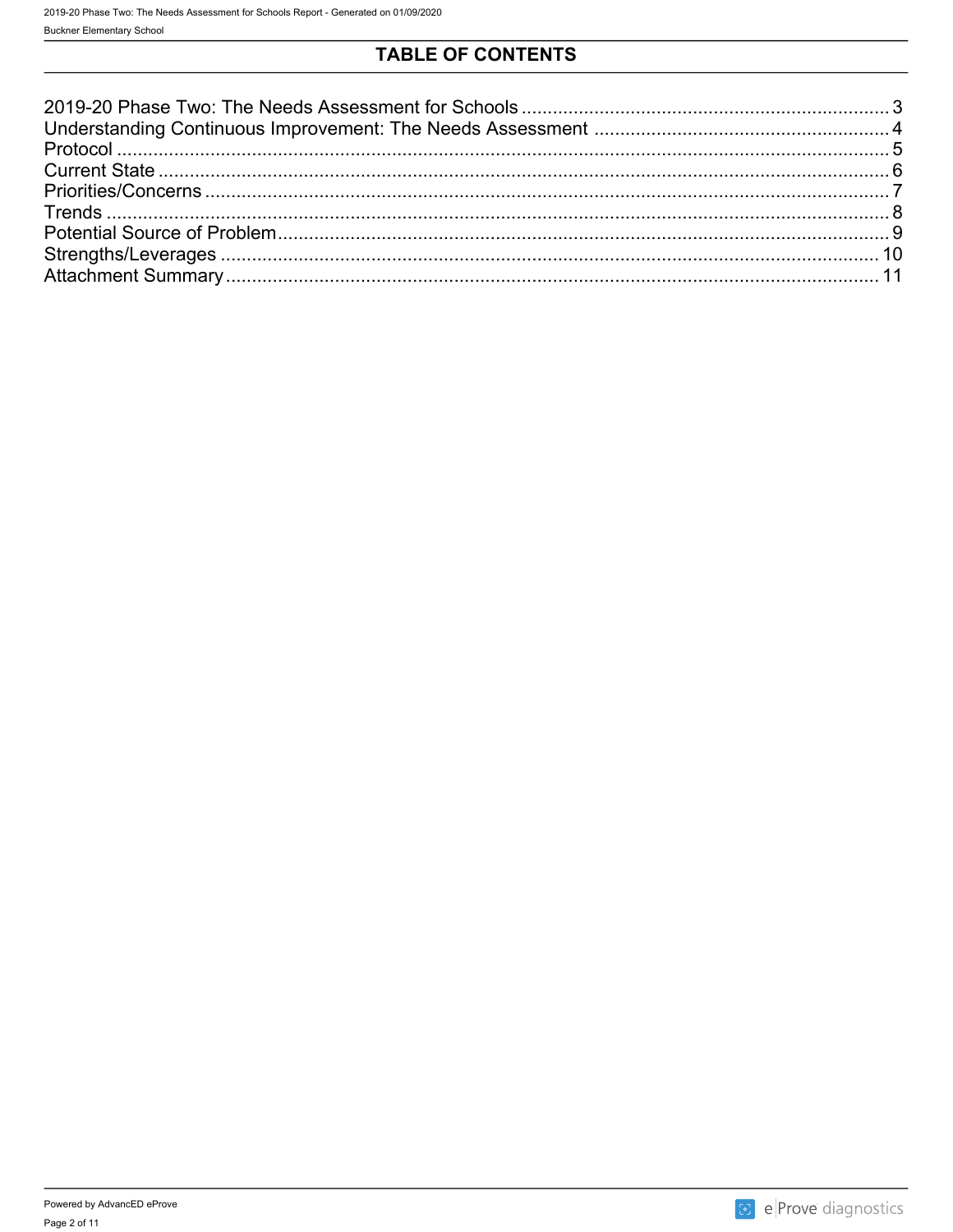## **2019-20 Phase Two: The Needs Assessment for Schools**

<span id="page-2-0"></span>**2019-20 Phase Two: The Needs Assessment for Schools**

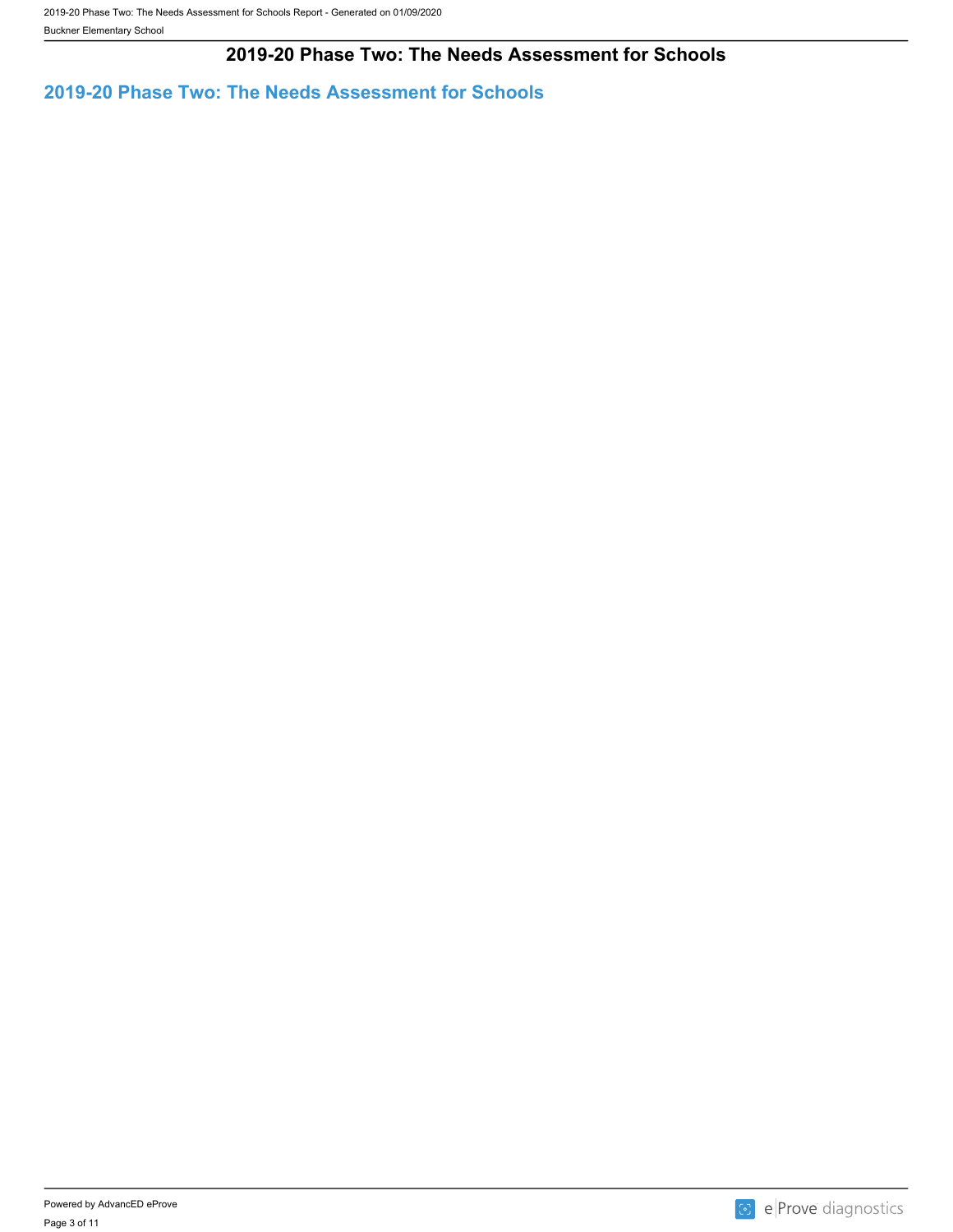## <span id="page-3-0"></span>**Understanding Continuous Improvement: The Needs Assessment**

In its most basic form, continuous improvement is about understanding the **current state** and formulating a plan to move to the **desired state**. The comprehensive needs assessment is a culmination of an extensive review of multiple sources of data collected over a period of time (e.g. 2-3 years). It is to be conducted annually as an essential part of the continuous improvement process and precedes the development of strategic goals (i.e. desired state).

The needs assessment requires synthesis and analysis of multiple sources of data and should reach conclusions about the **current state** of the school/district, as well as the processes, practices and conditions that contributed to that state.

The needs assessment provides the framework for **all** schools to clearly and honestly identify their most critical areas for improvement that will be addressed later in the planning process through the development of goals, objectives, strategies and activities. 703 KAR 2:225 requires, as part of continuous improvement planning for schools, each school complete the needs assessment between October 1 and November 1 of each year and include: (1) a description of the data reviewed and the process used to develop the needs assessment; (2) a review of the previous plan and its implementation to inform development of the new plan; and, (3) perception data gathered from the administration of a valid and reliable measure of teaching and learning conditions. Further, as required by Section 1114 of the Every Student Succeeds Act (ESSA), Title I schools implementing a schoolwide program must base their Title I program on a comprehensive needs assessment.

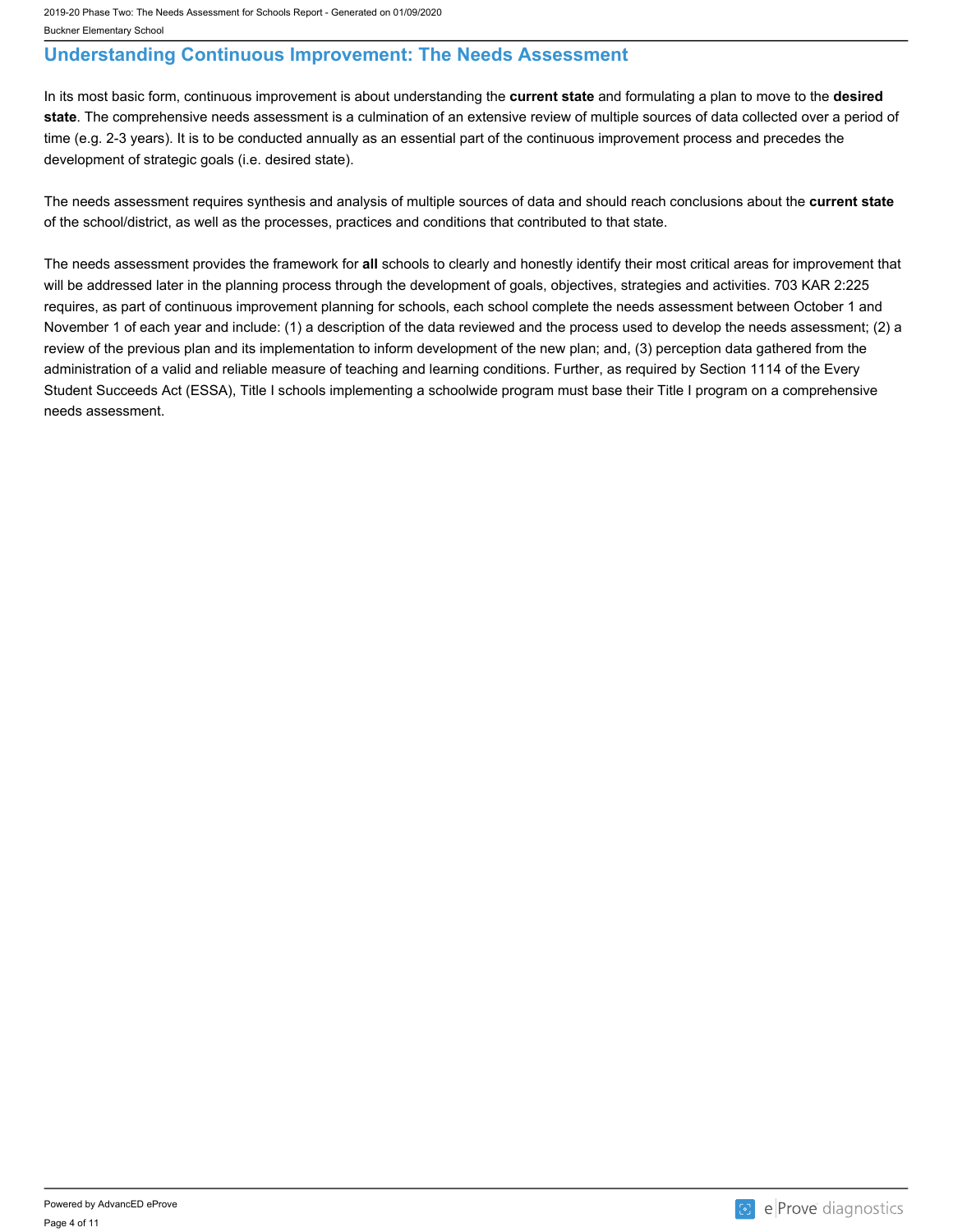### <span id="page-4-0"></span>**Protocol**

Clearly detail the process used for reviewing, analyzing and applying data results. Include names of school/ district councils, leadership teams and stakeholder groups involved. How frequently does this planning team meet and how are these meetings documented?

KPREP data was presented to the entire faculty, leadership team and SBDM committee that highlighted our areas of strength and our areas for improvement. A Comprehensive School Improvement Planning (CSIP) committee was formed that included a representative from every grade level, the related arts team and special education teachers. The CSIP committee then conducted a more thorough analysis which included analyzing potential causal factors for the data as well as ideas for improvement. In addition the Leadership Team also met to do an in-depth analysis of the data and the work over a series of weeks. The Leadership Team meets weekly and the CSIP Committee meets monthly. All meetings are documented with an agenda.

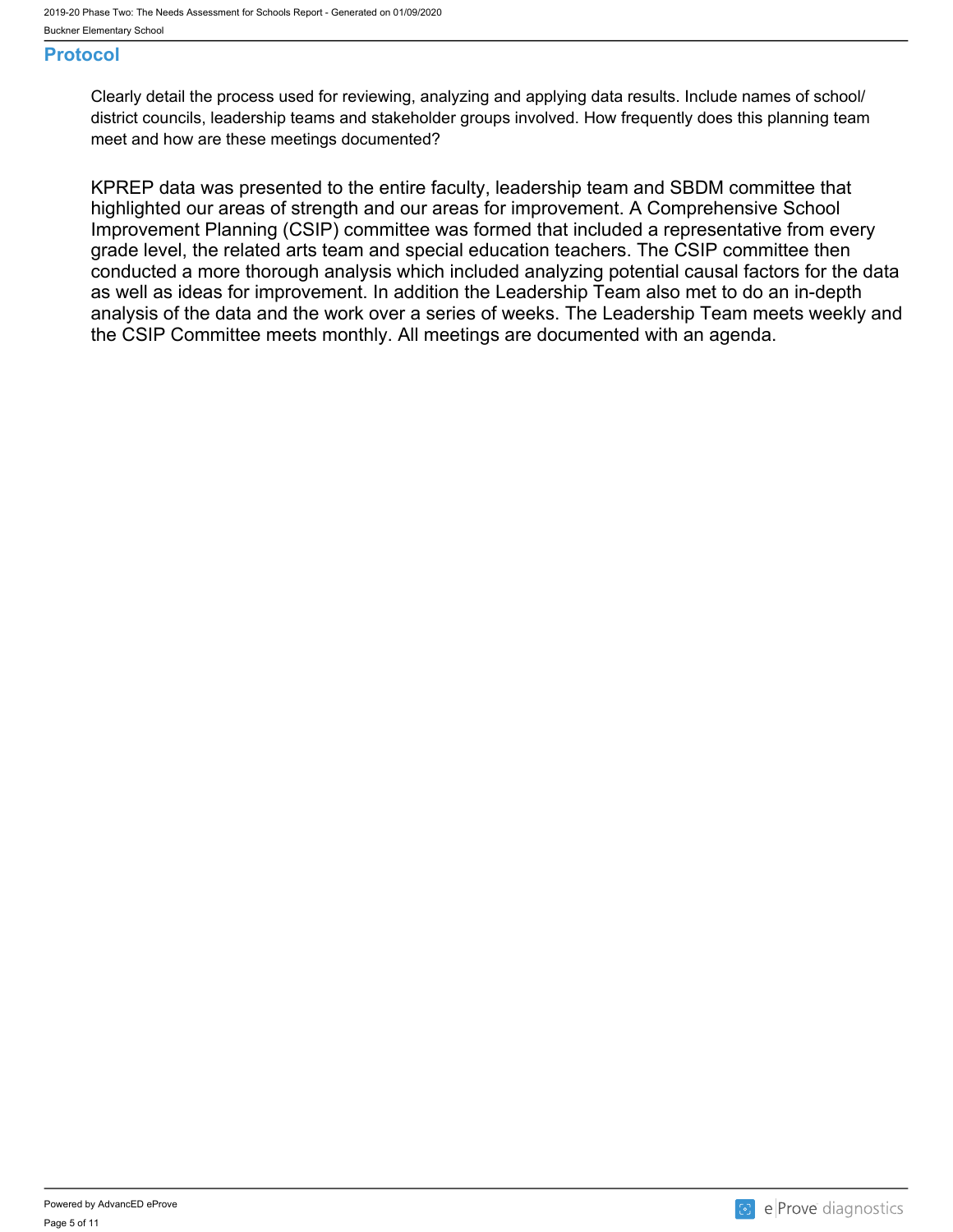#### <span id="page-5-0"></span>**Current State**

Plainly state the current condition using precise numbers and percentages as revealed by past, current and multiple sources of data. These should be based solely on data outcomes. Cite the source of data used.

#### **Example of Current Academic State:**

-Thirty-four (34%) of students in the achievement gap scored proficient on KPREP Reading.

-From 2017 to 2019, we saw an 11% increase in novice scores in reading among students in the achievement gap.

-Fifty-four (54%) of our students scored proficient in math compared to the state average of 57%.

#### **Example of Non-Academic Current State:**

-Teacher Attendance: Teacher attendance rate was 84% for the 2018-19 school year – a decrease from 92% in 2017-18.

-The number of behavior referrals increased from 204 in 2017-18 to 288 in 2018-19.

-Kentucky TELL Survey results indicated 62% of the school's teachers received adequate professional development.

Academic State:-In Reading, Math and Science our NAPD has remained relatively the same. Social Studies and Writing NAPD had a 4 point drop. -We earned 4 stars. We had high achievement in proficiency, growth and separate academic indicator. Reading67% of our students are proficient or distinguished in reading. This is well above the state avg. of 54.6% (We are 13% higher than the state average.)Our students performed higher than what MAP projected us to be. Our trend line is negative overall in the past 5 years. We have gone from 72% to 67%. 5th grade is 80% P and D in reading. 3rd and 4th grades are both 60% P and D in reading. Each group of kids (those transitioning from 3rd to 4th and those moving from 4th to 5th) have grown. 3rd to 4th went from 57.8% to 59.6% and 4th to 5th went from 63% to 79.4%. We have 12% novice in reading. We have nearly double in Apprentice with 20% (Our core instruction is not meeting the needs of 80%)The percent novice in 3rd grade was 19% as compared to 4th and 5th (8% and 10%)In 3rd grade the novices decreased from 22.2% the year before to 19.2% however this is more than what MAP projected. Our students from poverty out performed are students with disabilities in the area of reading.MathWe performed higher than MAP projected.-We only have 8.9% novice in math compared to reading (12%)-Number of Proficient students decreased from 64.9 to 61.3% in Mathematics-Our core instruction is not meeting the needs of 80%. -Last years' 4th graders grew from 45.6 to 71.3%-5th grade only had 5.9% novice.-Disability Gap decreased from a 37.7% gap to a 34.5% gap-Poverty Gap decreased from a 38% gap to a 30.5% gapWriting52% Proficient/ distinguished. This is a decrease from the year before of 53.7%11.8% novice (which went up from last year with 7.4%)38.5% of students with IEPs were proficient and distinguished (the gap is only 15.5)Social Studies69..6% of our students are proficient and distinguished in the area of social studiesOnly 6% of our students are novice in the area of social studiesOur scores went down 5% for non disability students The students with disabilities improved 6% ScienceDecline in proficient/ distinguished by 2%Novice decreased 0.8%52% of our students are apprentice in scienceOnly 21% of our students from poverty scored proficient or distinguished in science

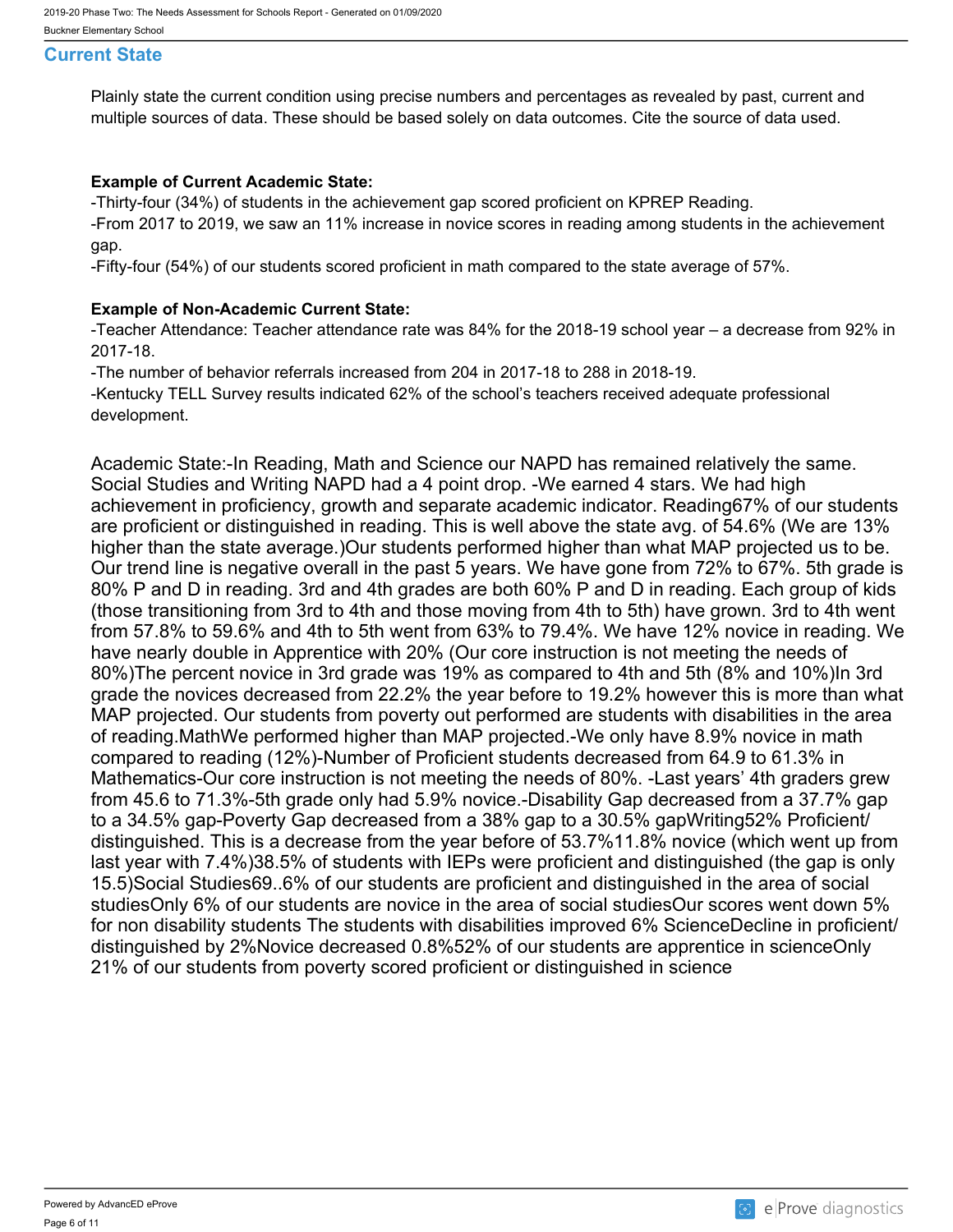#### <span id="page-6-0"></span>**Priorities/Concerns**

Clearly and concisely identify areas of weakness using precise numbers and percentages. **NOTE:** These priorities will be thoroughly addressed in the Continuous Improvement Planning Diagnostic for Schools.

**Example:** Sixty-eight (68%) of students in the achievement gap scored below proficiency on the KPREP test in reading as opposed to just 12% of non-gap learners.

Our math has only 61% P and D which lags behind reading where 67% of students are proficient or distinguished. In the area of Mathematics we have been hovering right at 65% for the past 4 years with little movement. We saw a large jump in the area of mathematics four years ago but then have not seen much movement and even a 4% drop this past year.Only 31% of our kids with IEP's are proficient or distinguished in mathOur overall 5 year trend line in reading is negative. (72.7% in 2015 to 67.3% in 2019)Our students in poverty performed below the state average in reading (45.1% vs. 45.8%)Writing has dropped in the past 4 years.

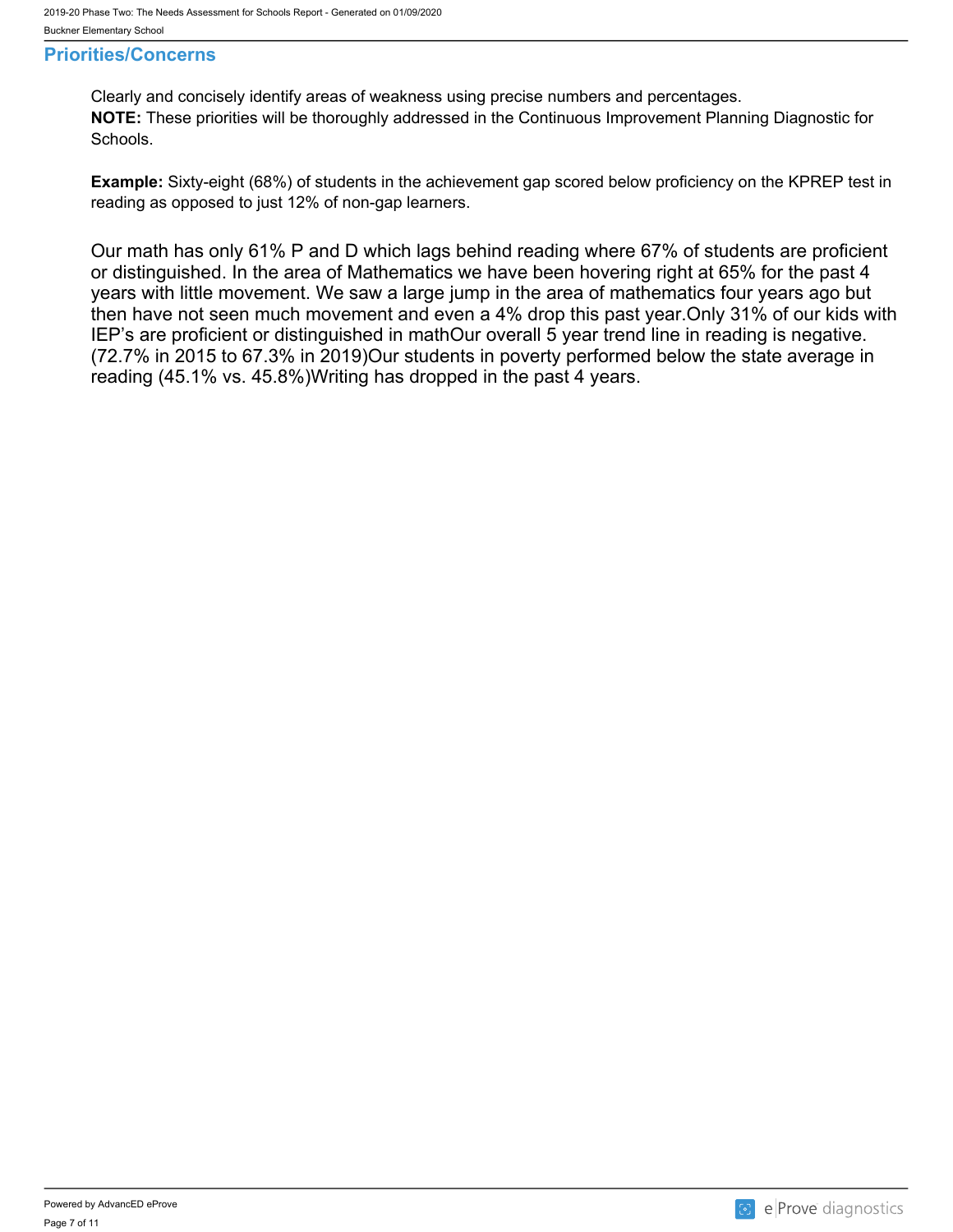#### <span id="page-7-0"></span>**Trends**

Analyzing data trends from the previous two academic years, which academic, cultural and behavioral measures remain significant areas for improvement?

The previous two years in reading have gone from a 66.3% in 2017 to 67.3% in 2019. While this looks like a slight increase when you go back 5 years it has been on a decline. The previous two years in math have gone from 65% in 2017 to 61.3% in 2019. This is a decrease although this is an area that we have put a lot of effort into.

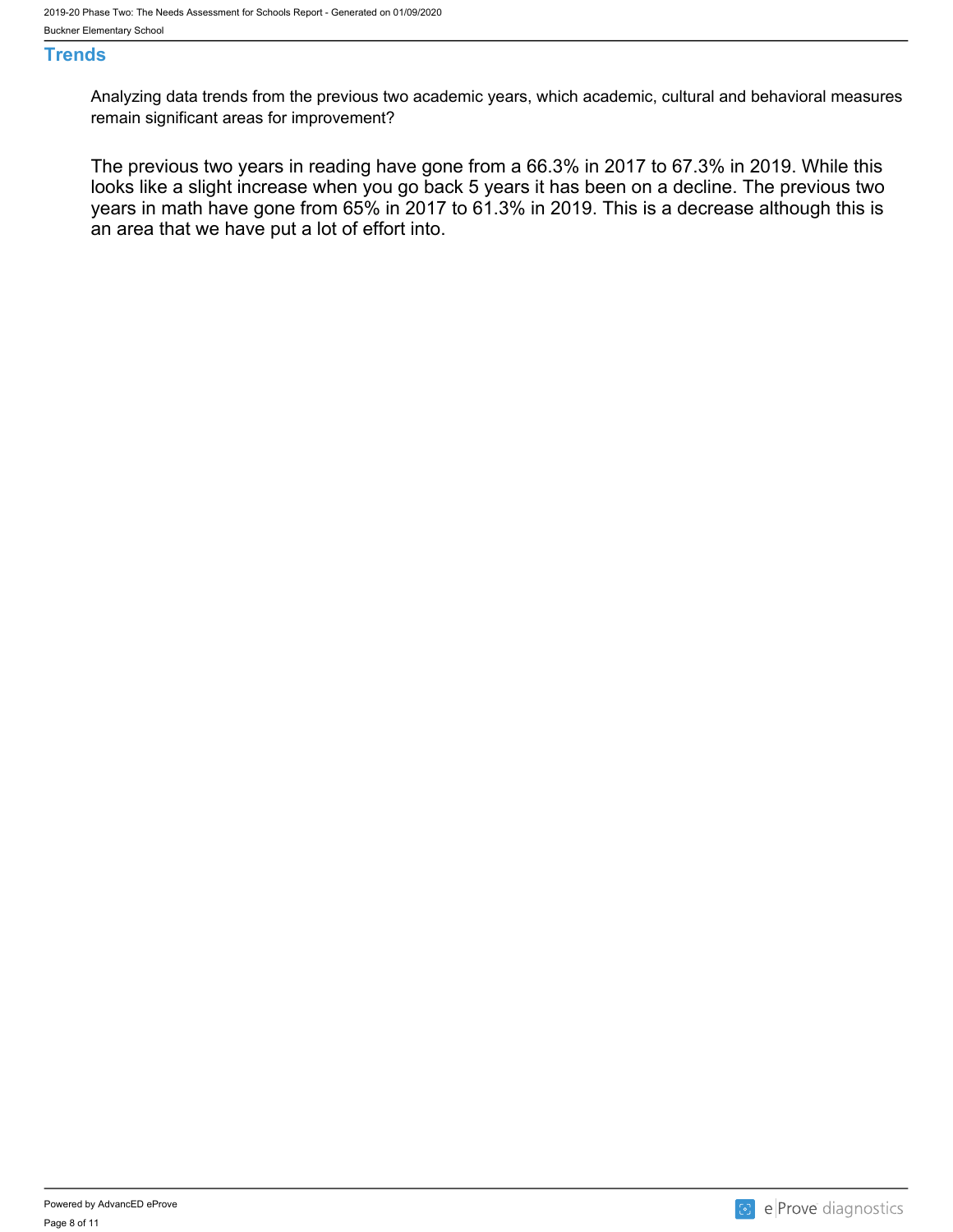#### <span id="page-8-0"></span>**Potential Source of Problem**

Which processes, practices or conditions will the school focus its resources and efforts upon in order to produce the desired changes? Note that all processes, practices and conditions can be linked to the six Key Core Work Processes outlined below:

**[KCWP 1: Design and Deploy Standards](https://education.ky.gov/school/csip/Documents/KCWP 1 Strategic Design and Deploy Standards.pdf)** [KCWP 2: Design and Deliver Instruction](https://education.ky.gov/school/csip/Documents/KCWP%202%20Strategic%20Design%20and%20Deliver%20Instruction.pdf) **[KCWP 3: Design and Deliver Assessment Literacy](https://education.ky.gov/school/csip/Documents/KCWP%203%20Strategic%20Design%20and%20Deliver%20Assessment%20Literacy.pdf)** [KCWP 4: Review, Analyze and Apply Data](https://education.ky.gov/school/csip/Documents/KCWP 4 Strategic Review Analyze and Apply Data.pdf) [KCWP 5: Design, Align and Deliver Support](https://education.ky.gov/school/csip/Documents/KCWP 5 Strategic Design Align Deliver Support Processes.pdf) [KCWP 6: Establishing Learning Culture and Environment](https://education.ky.gov/school/csip/Documents/KCWP 6 Strategic Establish Learning Culture and Environment.pdf)

Our efforts will be focused on KCWP 1 specifically in the area of curriculum. It has been several years since curriculum revisions have been made and therefore teachers have voiced concerns about a guaranteed and viable curriculum. The Curriculum Committee will be launching a full review of literacy and mathematics curriculum and will make a recommendation to the SBDM Council by the end of this year. In addition with the release of new standards it has offered an opportunity for teachers to review the standards within the units and discuss expected outcomes for each standard. A monitoring system will then need to be developed to ensure that they are all being taught to high levels.The second Key Core Work Process that we will work on is KCWP 2: Design and Deliver Instruction due to our primary concern of our core instruction meeting the needs of our students in reading, math and writing. Teachers are currently reviewing the new standards and assessing if we are instructing to the depth that the standard requires.

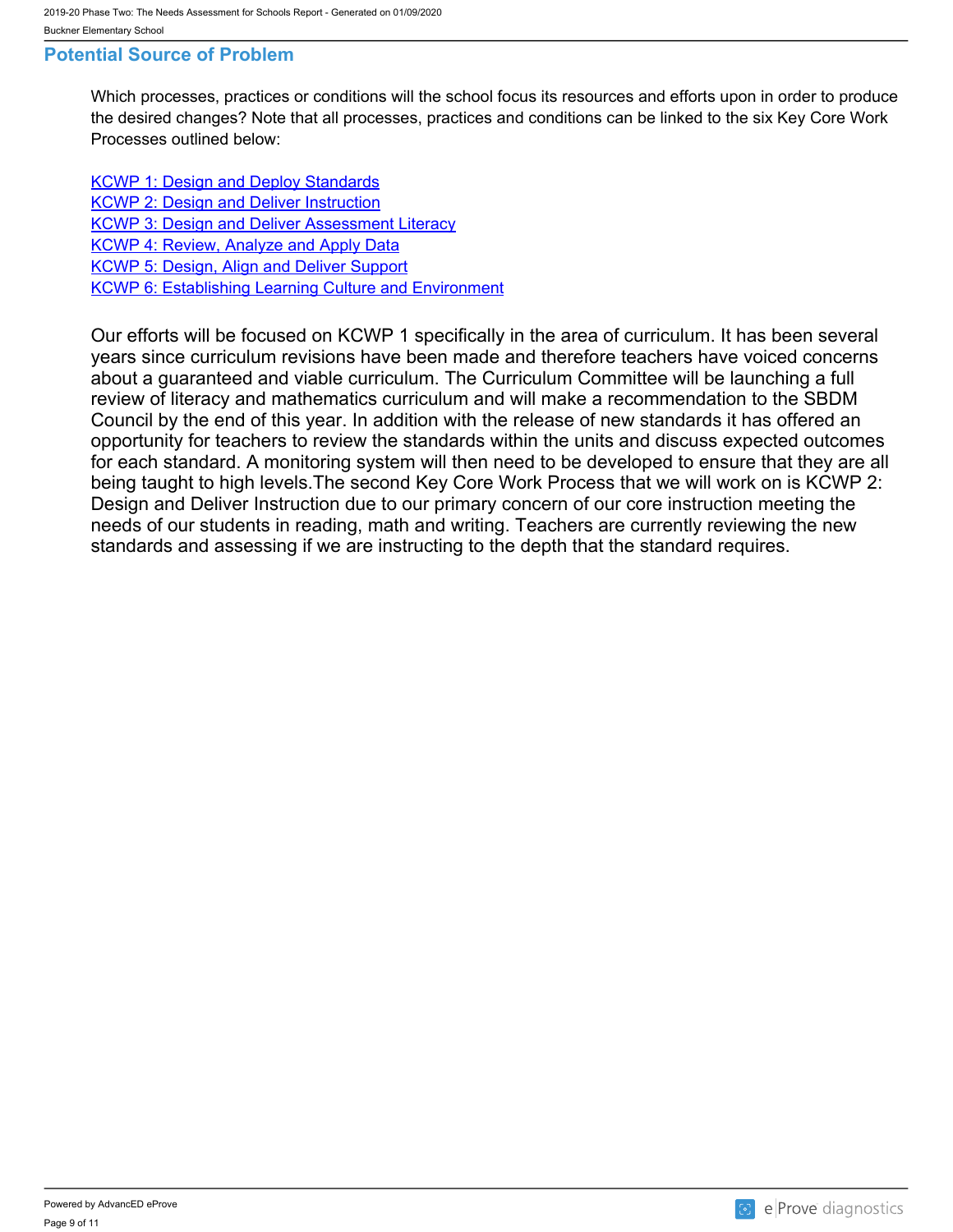#### <span id="page-9-0"></span>**Strengths/Leverages**

Plainly state, using precise numbers and percentages revealed by current data, the strengths and leverages of the school.

**Example**: Graduation rate has increased from 67% the last five years to its current rate of 98%.

Social Studies proficiency is higher than any other content area. Math 5 year trend line is positive. We had a slight dip last year but we are hopeful it was just a "one year" thing and not a trend.Our overall growth is very high in every subject area. Our students make a great deal of progress from 3rd to 5th grades.